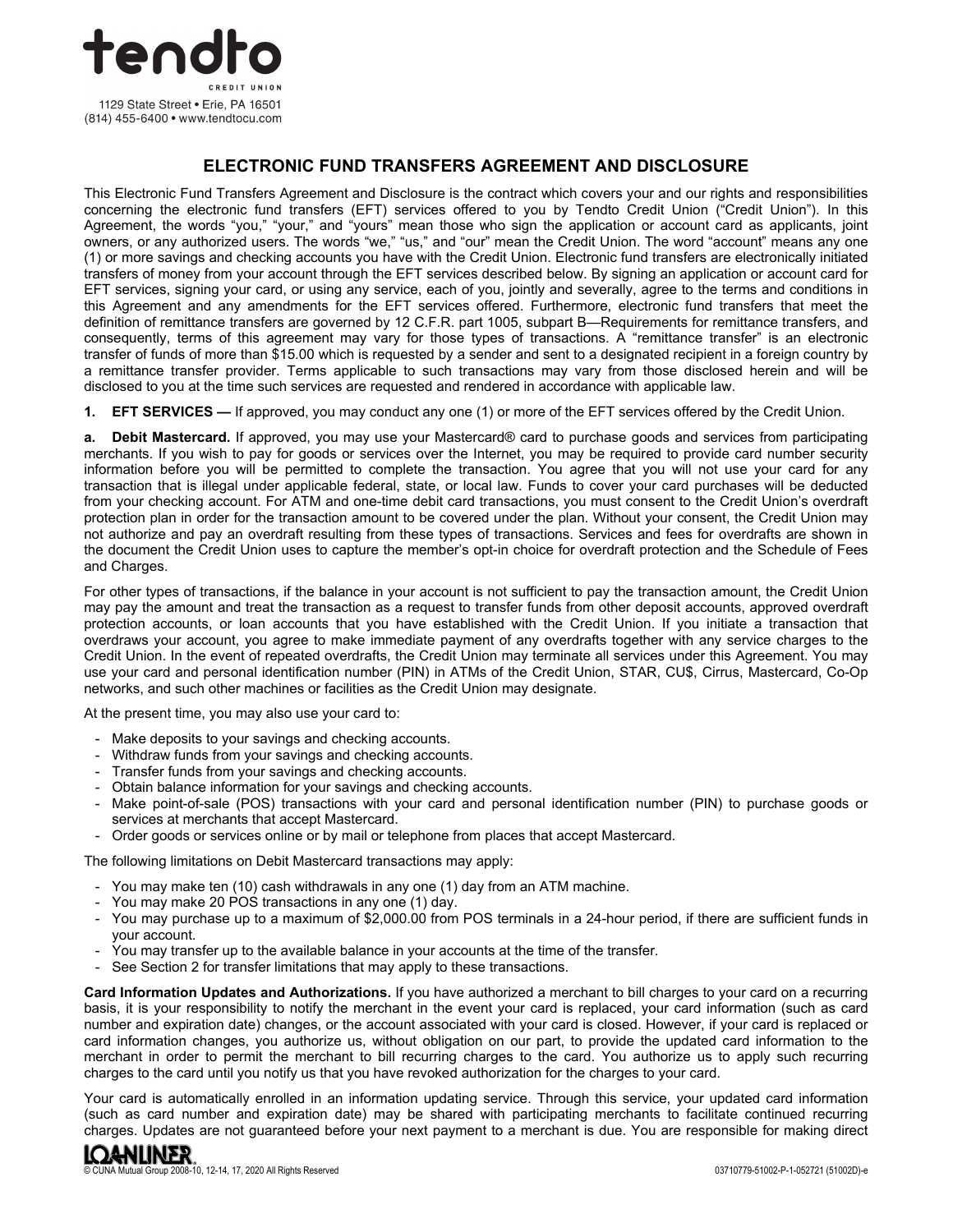payment until recurring charges resume. To revoke your authorization allowing us to provide updated card information to a merchant, please contact us.

**b. Telephone Banking.** If we approve Telephone Banking for your accounts, a separate personal identification number (PIN) will be assigned to you. You must use your personal identification number (PIN) along with your account number to access your accounts. At the present time, you may use Telephone Banking to:

- Withdraw funds from your savings and checking accounts.
- Transfer funds from your savings and checking accounts.
- Obtain balance information for your savings and checking accounts.
- Make loan payments from your savings and checking accounts.
- Determine if a particular item has cleared.

Your accounts can be accessed under Telephone Banking via a touch-tone telephone only. Telephone Banking service will be available for your convenience 24 hours per day. This service may be interrupted for a short time each day for data processing.

The following limitations on Telephone Banking transactions may apply:

- There is no limit to the number of inquiries, transfers, or withdrawal requests you may make in any one (1) day.
- See Section 2 for transfer limitations that may apply to these transactions.

The Credit Union reserves the right to refuse any transaction which would draw upon insufficient funds, exceed a credit limit, lower an account below a required balance, or otherwise require us to increase our required reserve on the account. All checks are payable to you as a primary member and will be mailed to your address of record. The Credit Union may set other limits on the amount of any transaction, and you will be notified of those limits. The Credit Union may refuse to honor any transaction for which you do not have sufficient available verified funds. The service will discontinue if no transaction is entered after numerous unsuccessful attempts to enter a transaction and there may be limits on the duration of each telephone call.

#### **c. Preauthorized EFTs.**

- **Direct Deposit.** Upon instruction of (i) your employer, (ii) the Treasury Department or (iii) other financial institutions, the Credit Union will accept direct deposits of your paycheck or federal recurring payments, such as Social Security, to your savings and/or checking account.
- **Preauthorized Debits.** Upon instruction, we will pay certain recurring transactions from your savings and checking account.
- See Section 2 for transfer limitations that may apply to these transactions.
- **Stop Payment Rights.** If you have arranged in advance to make electronic fund transfers out of your account(s) for money you owe others, you may stop payment on preauthorized transfers from your account. You must notify us orally or in writing at any time up to three (3) business days before the scheduled date of the transfer. We may require written confirmation of the stop payment order to be made within 14 days of any oral notification. If we do not receive the written confirmation, the oral stop payment order shall cease to be binding 14 days after it has been made. A stop payment request may apply to a single transfer, multiple transfers, or all future transfers as directed by you, and will remain in effect unless you withdraw your request or all transfers subject to the request have been returned.
- **Notice of Varying Amounts.** If these regular payments may vary in amount, the person you are going to pay is required to tell you, ten (10) days before each payment, when it will be made and how much it will be. You may choose instead to get this notice only when the payment would differ by more than a certain amount from the previous payment or when the amount would fall outside certain limits that you set.
- Liability for Failure to Stop Payment of Preauthorized Transfers. If you order us to stop payment of a preauthorized transfer three (3) business days or more before the transfer is scheduled and we do not do so, we will be liable for your losses or damages.

**d. Electronic Check Conversion/Electronic Returned Check Fees.** If you pay for purchases or bills with a check or draft, you may authorize your check or draft to be converted to an electronic fund transfer. You may also authorize merchants or other payees to electronically debit your account for returned check fees. You are considered to have authorized these electronic fund transfers if you complete the transaction after being told (orally or by a notice posted or sent to you) that the transfer may be processed electronically or if you sign a written authorization.

**e. Online Banking.** If Online Banking is activated for your account(s), you will be required to use secure login information to access the account(s). At the present time, you may use Online Banking to:

- Withdraw funds from your savings and checking accounts.
- Transfer funds from your savings and checking accounts.
- Obtain balance information for your savings and checking accounts.
- Make loan payments from your savings and checking accounts.
- Determine if a particular item has cleared.
- Receive statements electronically (e-statements).

Your accounts can be accessed under Online Banking via personal computer. Online Banking will be available for your convenience 24 hours per day. This service may be interrupted for a short time each day for data processing. We reserve the right to refuse any transaction which would draw upon insufficient funds, exceed a credit limit, lower an account below a required balance, or otherwise require us to increase our required reserve on the account. All checks are payable to you as a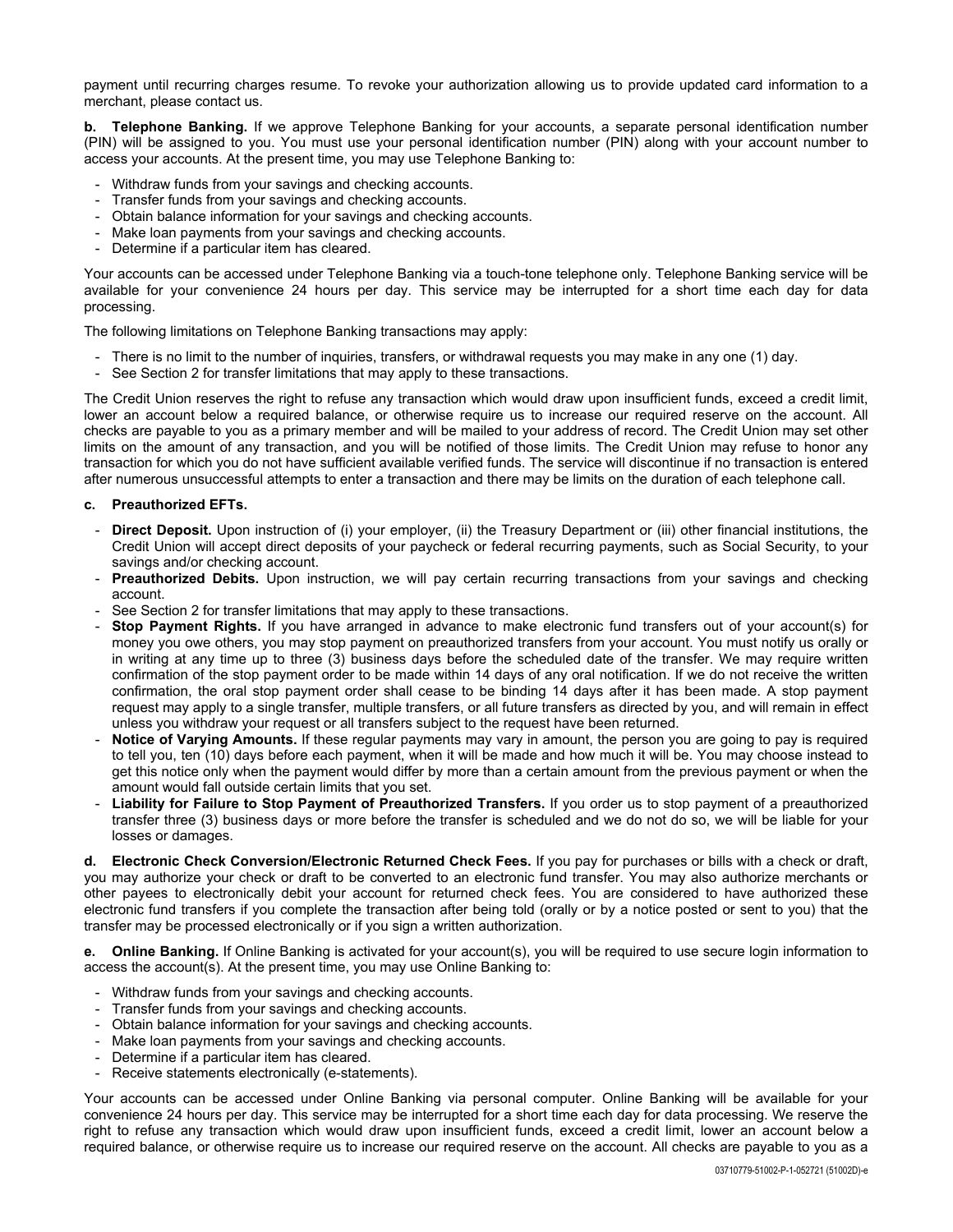primary member and will be mailed to your address of record. We may set other limits on the amount of any transaction, and you will be notified of those limits. We may refuse to honor any transaction for which you do not have sufficient available verified funds. The service will discontinue if no transaction is entered after numerous unsuccessful attempts to enter a transaction and there may be limits on the duration of each access.

The following limitations on Online Banking transactions may apply:

- There is no limit to the number of inquiries, transfers, or withdrawal requests you may make in any one (1) day.
- If you do not use Online Banking for ninety (90) days, the service will be locked.
- See Section 2 for transfer limitations that may apply to these transactions.

**f. Mobile Banking.** If Mobile Banking is activated for your account(s), you will be required to use secure login information to access the account(s). At the present time, you may use Mobile Banking to:

- Withdraw funds from your savings and checking accounts.
- Transfer funds from your savings and checking accounts.
- Obtain balance information for your savings and checking accounts.
- Make loan payments from your savings and checking accounts.
- Determine if a particular item has cleared.
- Receive Mobile Alerts and utilize Text Banking.
- Deposit checks using Remote Deposit Capture; see separate Terms and Conditions for more details.

Your accounts can be accessed under Mobile Banking via mobile device or other approved access device(s). Mobile Banking will be available for your convenience 24 hours per day. This service may be interrupted for a short time each day for data processing. We reserve the right to refuse any transaction which would draw upon insufficient funds, exceed a credit limit, lower an account below a required balance, or otherwise require us to increase our required reserve on the account. All checks are payable to you as a primary member and will be mailed to your address of record. We may set other limits on the amount of any transaction, and you will be notified of those limits. We may refuse to honor any transaction for which you do not have sufficient available verified funds. The service will discontinue if no transaction is entered after numerous unsuccessful attempts to enter a transaction and there may be limits on the duration of each access.

The following limitations on Mobile Banking transactions may apply:

- There is no limit to the number of inquiries, transfers, or withdrawal requests you may make in any one (1) day.
- See Section 2 for transfer limitations that may apply to these transactions.

**g. Bill Pay.** We will process bill payment transfer requests only to those creditors the Credit Union has designated in the User Instructions and such creditors as you authorize and for whom the Credit Union has the proper vendor code number. We will not process any bill payment transfer if the required transaction information is incomplete.

We will withdraw the designated funds from your checking account for bill payment transfer by the designated cutoff time on the date you schedule for payment. We will process your bill payment transfer within a designated number of days before the date you schedule for payment. You must allow sufficient time for vendors to process your payment after they receive a transfer from us. Please leave as much time as though you were sending your payment by mail. We cannot guarantee the time that any payment will be credited to your account by the vendor.

The following limitations on Bill Pay transactions may apply:

- There is no limit on the number of bill payments per day.

### **2. TRANSFER LIMITATIONS —** None.

### **3. CONDITIONS OF EFT SERVICES —**

**a. Ownership of Cards.** Any card or other device which we supply to you is our property and must be returned to us, or to any person whom we authorize to act as our agent, or to any person who is authorized to honor the card, immediately according to instructions. The card may be repossessed at any time at our sole discretion without demand or notice. You cannot transfer your card or account to another person.

**b. Honoring the Card.** Neither we nor merchants authorized to honor the card will be responsible for the failure or refusal to honor the card or any other device we supply to you. If a merchant agrees to give you a refund or adjustment, you agree to accept a credit to your account in lieu of a cash refund.

#### **c. Foreign Transactions.**

**Mastercard.** Purchases and cash withdrawals made in foreign currencies will be debited from your account in U.S. dollars. The exchange rate used to convert foreign currency transactions to U.S. dollars is based on rates observed in the wholesale market or government-mandated rates, where applicable. The currency conversion rate Mastercard uses for a particular transaction is the rate for the applicable currency on the date the transaction occurs. However, in limited situations, particularly where transaction submissions to Mastercard for processing are delayed, the currency conversion rate Mastercard uses may be the rate for the applicable currency on the date the transaction is processed.

A fee of up to 1.00% will be charged on all foreign transactions. A foreign transaction is any transaction that you complete or a merchant completes on your card outside of the United States. All fees are calculated based on the transaction amount after it is converted to U.S. dollars and are charged except where excluded. Transactions completed by merchants outside of the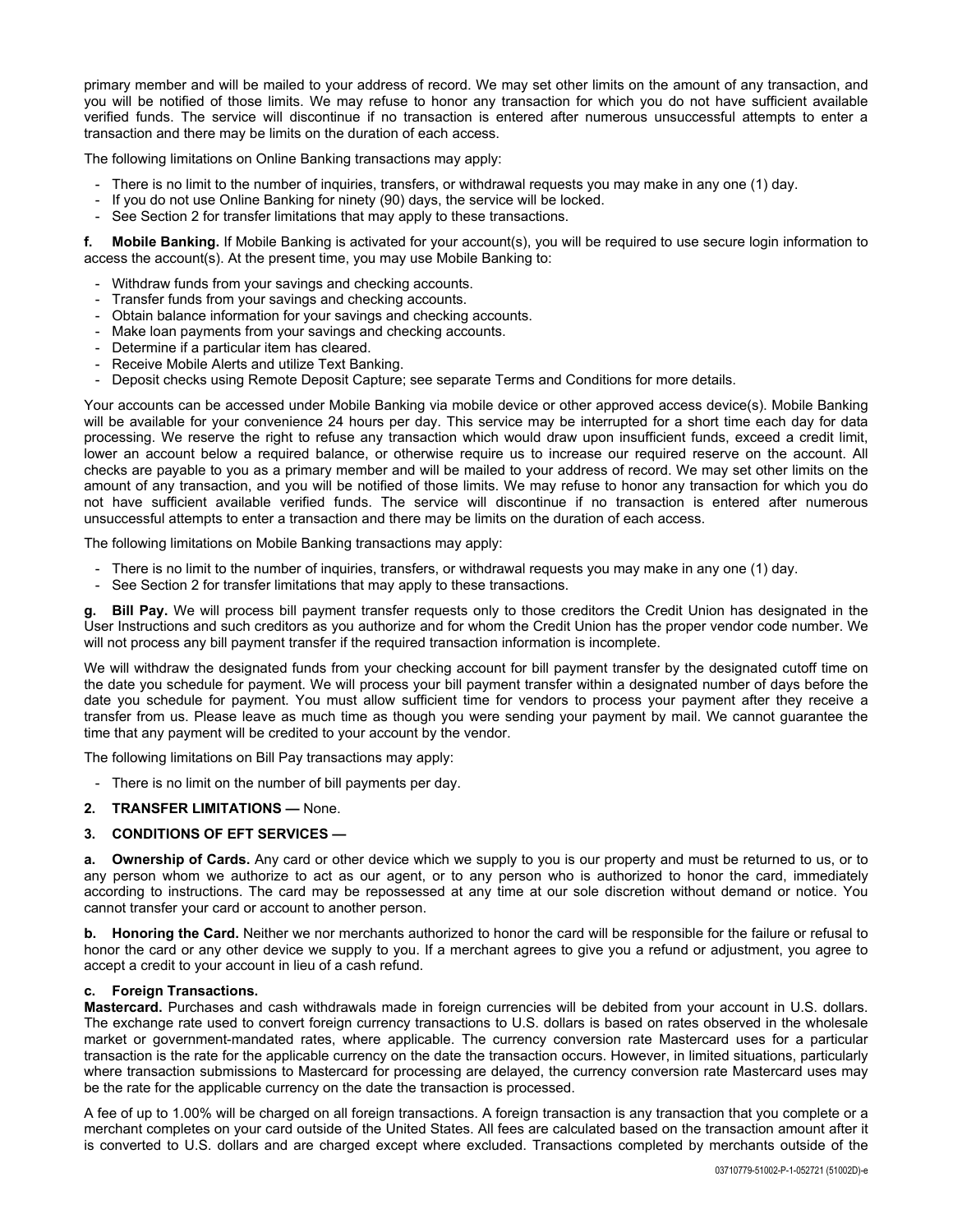United States are considered foreign transactions, regardless of whether you are located inside or outside the United States at the time of the transaction.

**d. Security of Access Code.** You may use one (1) or more access codes with your electronic fund transfers. The access codes issued to you are for your security purposes. Any access codes issued to you are confidential and should not be disclosed to third parties or recorded on or with the card. You are responsible for safekeeping your access codes. You agree not to disclose or otherwise make your access codes available to anyone not authorized to sign on your accounts. If you authorize anyone to use your access codes, that authority shall continue until you specifically revoke such authority by notifying the Credit Union. You understand that any joint owner you authorize to use an access code may withdraw or transfer funds from any of your accounts. If you fail to maintain the security of these access codes and the Credit Union suffers a loss, we may terminate your EFT services immediately.

**e. Joint Accounts.** If any of your accounts accessed under this Agreement are joint accounts, all joint owners, including any authorized users, shall be bound by this Agreement and, alone and together, shall be responsible for all EFT transactions to or from any savings and checking or loan accounts as provided in this Agreement. Each joint account owner, without the consent of any other account owner, may, and is hereby authorized by every other joint account owner, make any transaction permitted under this Agreement. Each joint account owner is authorized to act for the other account owners, and the Credit Union may accept orders and instructions regarding any EFT transaction on any account from any joint account owner.

**4. FEES AND CHARGES —** We assess certain fees and charges for EFT services. For a current listing of all applicable fees and charges, see our current Schedule of Fees and Charges that was provided to you at the time you applied for or requested these EFT services. From time to time, the fees and charges may be changed, and we will notify you as required by applicable law.

Additionally, if you use an ATM not operated by us, you may be charged a fee(s) by the ATM operator and by any international, national, regional, or local network used in processing the transaction (and you may be charged a fee for a balance inquiry even if you do not complete a funds transfer). The ATM fee(s), or surcharge(s), will be debited from your account if you elect to complete the transaction and/or continue with the balance inquiry.

You understand and agree that we and/or the ATM operator may charge you multiple fees for multiple transactions during the same ATM session (for example, fees for both a balance inquiry and a cash withdrawal).

**5. MEMBER LIABILITY —** You are responsible for all transactions you authorize using your EFT services under this Agreement. If you permit someone else to use an EFT service, your card or your access code, you are responsible for any transactions they authorize or conduct on any of your accounts. However, TELL US AT ONCE if you believe your card and/or access code has been lost or stolen, if you believe someone has used your card or access code or otherwise accessed your accounts without your permission, or if you believe that an electronic fund transfer has been made without your permission using information from your check. Telephoning is the best way of keeping your possible losses down. You could lose all the money in your account (plus your maximum overdraft line-of-credit).

You are not liable for an unauthorized Mastercard debit card transaction if you can demonstrate that you have exercised reasonable care in protecting your card or access code from loss or theft and, upon discovering the loss or theft, you promptly report the loss or theft to us.

For all other EFT transactions involving access devices, your liability for unauthorized transactions is determined as follows. If you tell us within two (2) business days after you learn of the loss or theft of your card or access code, you can lose no more than \$50.00 if someone used your card or access code without your permission. If you do NOT tell us within two (2) business days after you learn of the loss or theft of your card or access code and we can prove that we could have stopped someone from using your card or access code without your permission if you had told us, you could lose as much as \$500.00.

Also, if your statement shows transfers that you did not make including those made by card, access code or other means, TELL US AT ONCE. If you do not tell us within 60 days after the statement was mailed to you, you may not get back any money lost after the 60 days if we can prove that we could have stopped someone from making the transfers if you had told us in time. If a good reason (such as a hospital stay) kept you from telling us, we will extend the time periods.

If you believe your card or access code has been lost or stolen or that someone has transferred or may transfer money from your accounts without your permission, call:

(814) 455-6400 (800) 651-6582

or write to:

Tendto Credit Union 1129 State St Erie, PA 16501-1911 Fax: (814) 452-1263

You should also call the number or write to the address listed above if you believe a transfer has been made using the information from your check without your permission.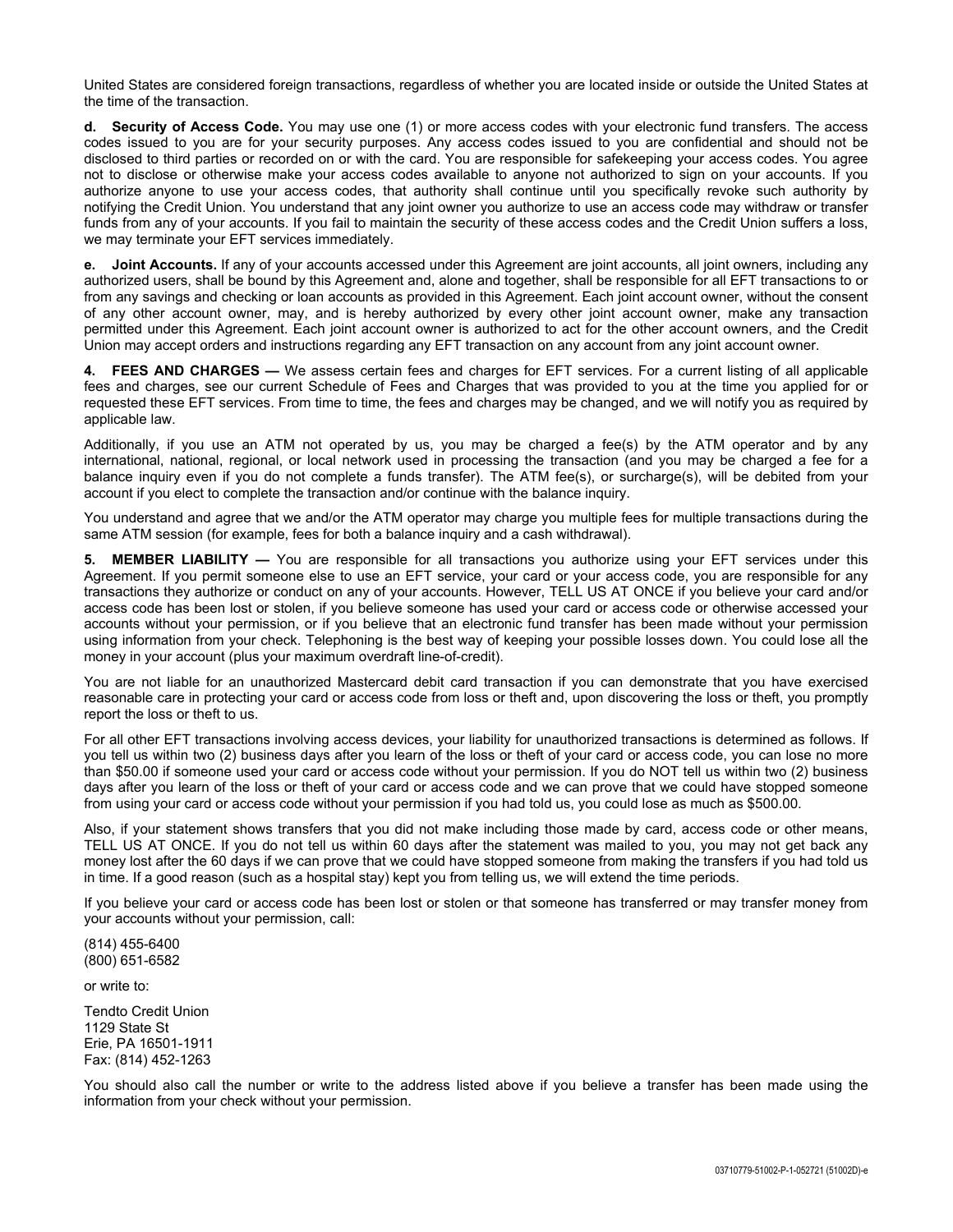## **6. RIGHT TO RECEIVE DOCUMENTATION —**

**a. Periodic Statements.** Transfers and withdrawals made through any debit card transactions, audio response transactions, preauthorized EFTs, online/PC transactions, mobile access device transactions or bill payments you make will be recorded on your periodic statement. You will receive a statement monthly unless there is no transaction in a particular month. In any case, you will receive a statement at least quarterly.

**b.** Terminal Receipt. You can get a receipt at the time you make any transaction (except inquiries) involving your account using an ATM and/or point-of-sale (POS) terminal.

**c. Direct Deposit.** If you have arranged to have a direct deposit made to your account at least once every 60 days from the same source and you do not receive a receipt (such as a pay stub), you can find out whether or not the deposit has been made by calling (814) 455-6400 or (800) 651-6582. This does not apply to transactions occurring outside the United States.

**7. ACCOUNT INFORMATION DISCLOSURE —** We will disclose information to third parties about your account or the transfers you make:

- As necessary to complete transfers;
- To verify the existence of sufficient funds to cover specific transactions upon the request of a third party, such as a credit bureau or merchant;
- If your account is eligible for emergency cash and/or emergency card replacement services and you request such services, you agree that we may provide personal information about you and your account that is necessary to provide you with the requested service(s);
- To comply with government agency or court orders; or
- If you give us your written permission.
- **8. BUSINESS DAYS —** Our business days are Monday through Friday, excluding holidays.

**9. CREDIT UNION LIABILITY FOR FAILURE TO MAKE TRANSFERS —** If we do not complete a transfer to or from your account on time or in the correct amount according to our agreement with you, we may be liable for your losses or damages. However, we will not be liable for direct or consequential damages in the following events:

- If, through no fault of ours, there is not enough money in your accounts to complete the transaction, if any funds in your accounts necessary to complete the transaction are held as uncollected funds pursuant to our Funds Availability Policy Disclosure, or if the transaction involves a loan request exceeding your credit limit.
- If you used your card or access code in an incorrect manner.
- If the ATM where you are making the transfer does not have enough cash.
- If the ATM was not working properly and you knew about the problem when you started the transaction.
- If circumstances beyond our control (such as fire, flood, or power failure) prevent the transaction.
- If the money in your account is subject to legal process or other claim.
- If funds in your account are pledged as collateral or frozen because of a delinquent loan.
- If the error was caused by a system of any participating ATM network.
- If the electronic transfer is not completed as a result of your willful or negligent use of your card, access code, or any EFT facility for making such transfers.
- If the telephone or computer equipment you use to conduct audio response, online/PC, or mobile banking transactions is not working properly and you know or should have known about the breakdown when you started the transaction.
- If you have bill payment services, we can only confirm the amount, the participating merchant, and date of the bill payment transfer made by the Credit Union. For any other error or question you have involving the billing statement of the participating merchant, you must contact the merchant directly. We are not responsible for investigating such errors.
- Any other exceptions as established by the Credit Union.

**10. NOTICES —** All notices from us will be effective when we have mailed them or delivered them to the appropriate address in the Credit Union's records. Written notice you provide in accordance with your responsibility to report unauthorized transactions to us will be considered given at the time you mail the notice or deliver it for transmission to us by any other usual means. All other notices from you will be effective when received by the Credit Union at the address specified in this Agreement. We reserve the right to change the terms and conditions upon which EFT services are offered and will provide notice to you in accordance with applicable law. Use of EFT services is subject to existing regulations governing your Credit Union account and any future changes to those regulations.

The following information is a list of safety precautions regarding the use of ATMs and night deposit facilities:

- Be aware of your surroundings, particularly at night.
- Consider having someone accompany you when the ATM or night deposit facility is used after dark.
- Close the entry door of any ATM facility equipped with a door.
- If another person is uncomfortably close to you at the time of your transaction, ask the person to step back before you complete your transaction. If it is after the regular hours of the financial institution and you are using an ATM, do not permit entrance to any person you do not know.
- Refrain from displaying your cash at the ATM or night deposit facility. As soon as your transaction is completed, place your money in your purse or wallet. Count the cash later in the safety of your car or home.